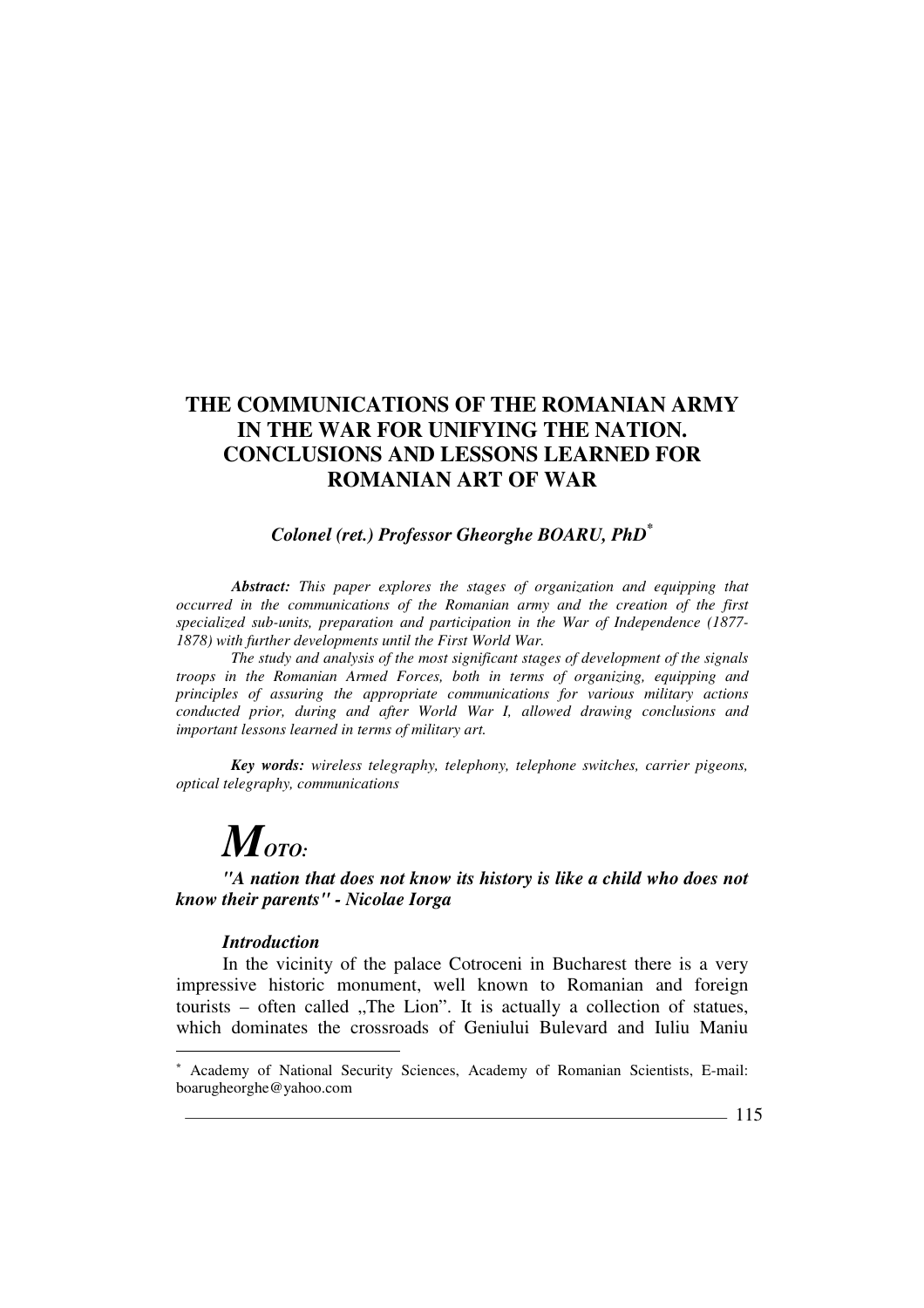Bulevard and the area is officially called "The Lion Square", which is a monument to the heroes of the Military Engineers' Army accomplished between 1926 - 1928 and inaugurated on 06.29.1929 (created by architect Spiridon Georgescu).

This monument symbolizes the strength, fortitude and bravery shown by the Romanian army who fought the First World War, in the campaigns between 1916-1918, especially during the dramatic clashes at Marăşti, Mărăşeşti and Oituz. In the four corners of statuary ensemble there are four soldiers of the engineer troups, properly equipped to accomplish combat missions: a scout, a soldier of the railway, a pontoon soldier and a telephone orderly.

On the four sides of the statue base four metopes are mounted representing, in relief, aspects of actions specific to each military speciality from engineer troops at the time, arranged on each side of the main base at the bottom of the statuettes. One side displays the specific signal troups activities: installing and maintaining the stations / the telephone and telegraph centers.

*On front of the "The Lion" statue there is the following inscription: "TELL FUTURE GENERATIONS THAT WE MADE THE SUPREME SACRIFICE ON THE BATTLEFIELDS FOR UNIFYING THE NATION".*

In this heroic spirit, mentioned in the inscription on the front of "The Lion" statue, signal troups of the Romanian Army acted with dedication, professionalism, heroism and sacrifice for assuring connections among all military echelons who fought in those crucial times for Romania.

The spectacular developments that were accomplished by signals troops of our army were consistent with the technological developments of the time, military organizing and equipping the Romanian Army, with the requirements and principles of warfare corresponding to that historical period.

## *The creation of the first sub-units of signal troops of the Romanian Army*

The years 1830-1870 were a historical stage which produced a huge leap in the technical resources and in insurance of communications between the correspondents who were at great distance, as follows: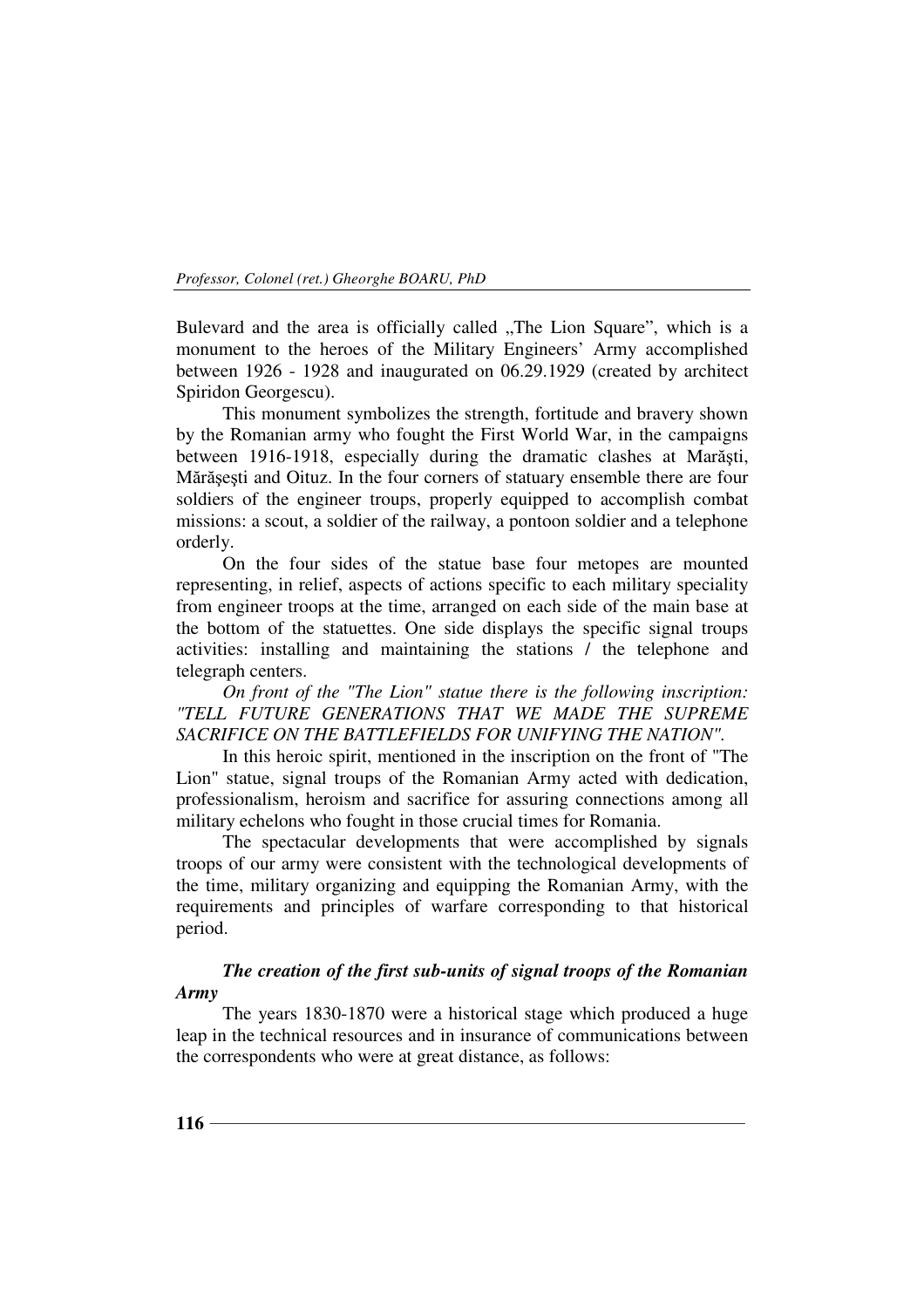- the discovery of the electric telegraph; the invention of the telephone, the construction of the radio; the introduction of electric telegraphy in the armies of US, Germany, Austria, Russia, France and Belgium, and lessons learned from the Crimean War (1853-1856) and the Franco-Prussian War (1870-1871);

- in November 1854 a team of French experts conducted a line linking Vienna - Predeal and Bucharest - Iaşi. In March of next year, the connecting line was extended to Giurgiu.

In this technological and especially politico-military context, Romania took some progressive measures suitable for the those moments: some officers were sent abroad to study the way telegraph service was organized in other armies; some publications appeared in Romanian press with special issues to inform our military personnel about the experience of other armies in these areas; in 1873 the War Minister presented a report to King Carol I on the creation of military telegraphy within the engineer troops.

All these were important arguments for also setting up the first telegraph sub-units in the Romanian army.

A historic day for signal troops of Romanian Army was represented by 14 July 1873 when by Decree 1303/1873 the first telegraphy sub-unit was set up within the Romanian Army I - the telegraphy section into the mining company of the engineering battalion. This date marks the birthday of signals troops and is celebrated each year as the "Day of Military Signal Troops".

The first telegraph officer of the army was Captain Grigore Giosanu, the company commander of mining – he is the founder of the first school of telegraphy within the 1st Battalion of Military Engineers.

In 1874, the telegraph section was endowed with the first special carriages equipped with Morse telegraph equipment, wire and cable for realization of the telegraph cable circuits during a campaign.

On May 28, 1874 other 4 sections of telegraphy were created, one for each engineering company composed identically. Those four telegraphy sections were intended for Divisions 1, 2, 3 and 4 concentrated in autumn of the year 1876 in preparation for a possible war in the Balkans.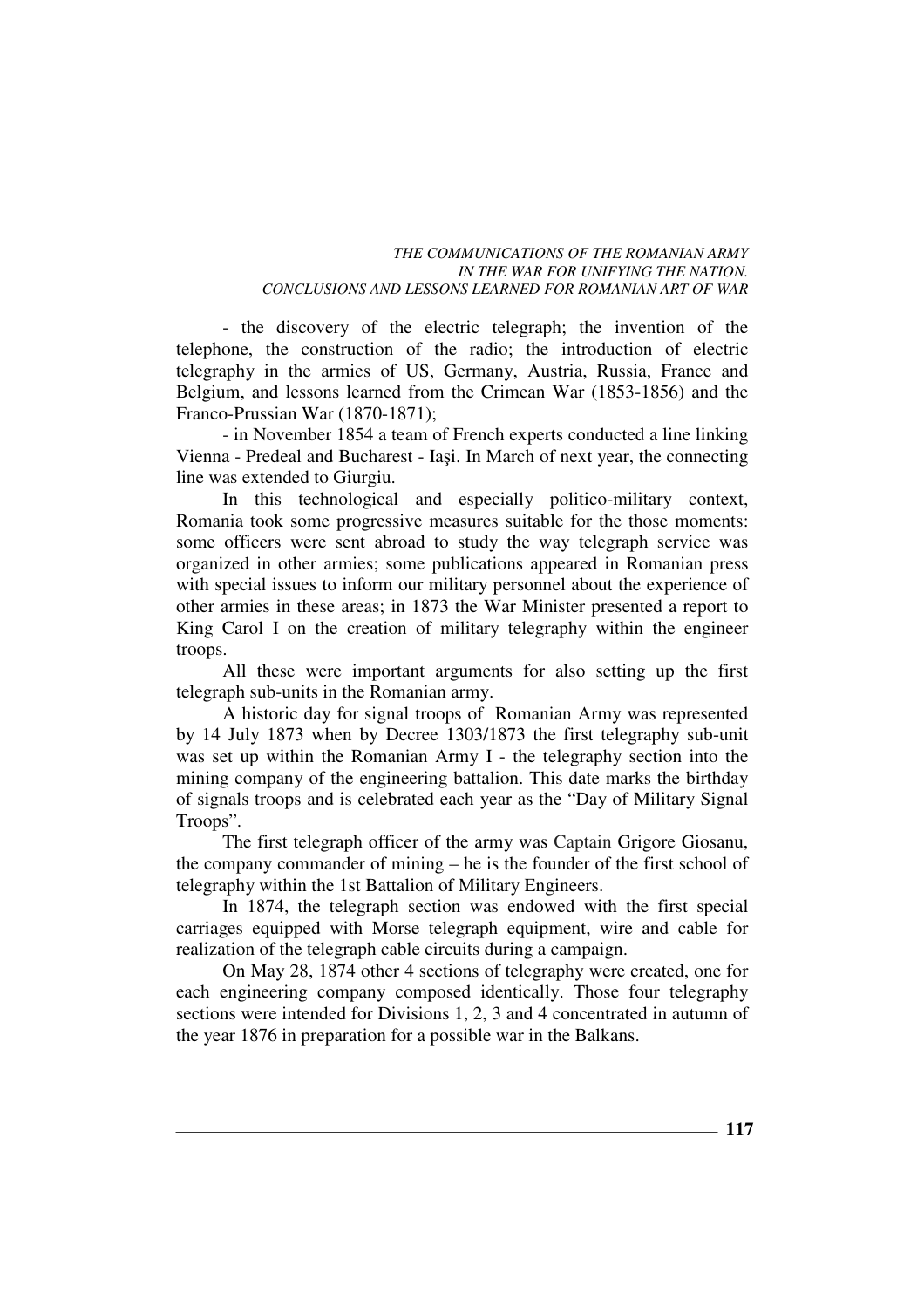## *Participation of the Romanian Army in the War Of Independence (1877-1878) and evolution of the signal troops up to First World War*

On April 6th, 1877 military mobilization was officially declared. The military forces and materials for telegraphy sections were completed.

By the High Decree no. 1957/1877 of 19th October, by merging the four sections of telegraphy in the engineering battalion, the first telegraphy company from Romanian Army was created (The  $6<sup>th</sup>$  Telegraphy Company) with a number of 211 military personnel.

In terms of manpower and organizational resources, troops were grouped into three services: the liner service, the service of station and the service of train – which was a novelty for that time.

## *Conclusions and lessons learned from the War of Independence*

*The War of Independence was a hard test both for the sub-units of military telegraphy, and for the Department of Posts and Telegraphs, leading to the following conclusions:*

- there was an obvious lack of experience manifest in telegraphy subunits created just four years before;

- there was a lack of adequate planning for the organization, endowment and satisfying the needs of the links by means of telegraphy or postal service;

- the four military telegraph stations were insufficient for assuring all the necessary connections for General Headquarters with the immediately subordinate echelons and territorial postal telegraphy network was not sufficiently developed to fully cover the needs of the front;

- there was an insufficient number of telegraphic movable means for campaign and means for the transport of correspondence across the Danube to Bulgaria;

- there was a lack of regulations on how to ensure links to the military commands, as well as between military and civil authorities;

- there was a necessity to constitute, from peacetime, reserves of materials and reserves of military personnel.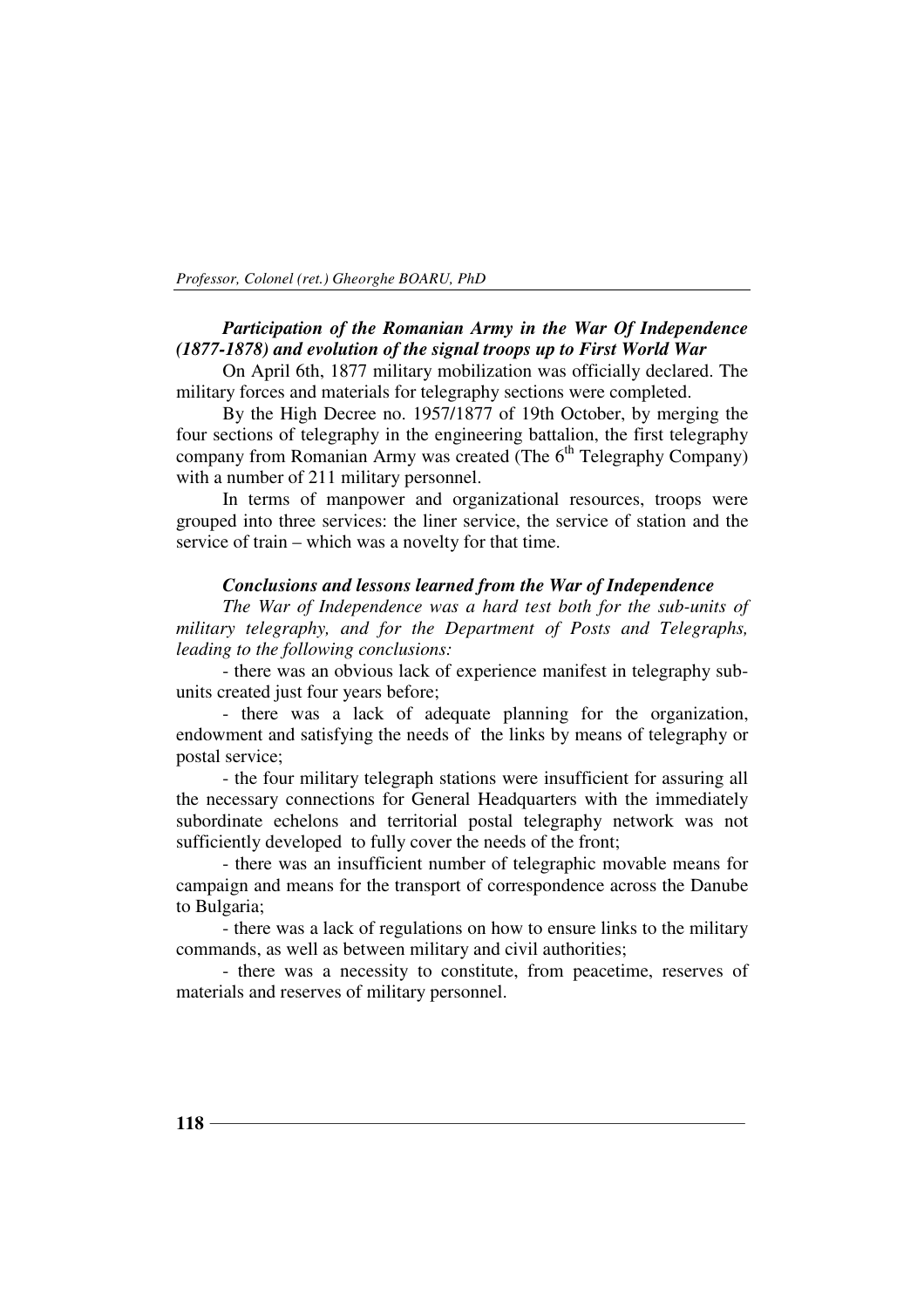## *Developments after the War of Independence*

On April 1st, 1884 Regiment 1 Engineers was created (by High Decree no. 1070 of 27.03.1884) which had four organic engineer battalions, each with a telegraphy and railways company.

In 1884 the phone was introduced in the endowment of the army and every telegraph company and railways company were equipped with 10 telephones by Siemens.

In 1885 two engineer battalions were created, each with a telegraph and railways company; their total number was 6 telegraph companies and railways. On February 16th, 1886, the telegraph company was separated from railways after the reorganization of the  $1<sup>st</sup>$  Engineer Regiment.

In 1887:

- the 2nd Engineer Regiment was created - on January 8th. Each Engineer Regiment comprised two organic battalions, mixed of telegraphers and mine diggers, one for each Army Corps;

•The "School of telegraph and cavalry digger" was created under the 1 st Engineer Regiment, under the command of Captain C.N. Hîrjeu.

- Telegraphy sub-units were used to install telegraph and telephone lines in city fortifications of Bucharest, on the beachhead at Cernavodă and on defense lines Focșani - Nămoloasa - Galați.

In 1888 they introduced carrier pigeons and optical telegraphy in the military with Mongin equipment (of French production, that used concave mirrors and a light bulb as a projector and Morse code signals for transmission).

Between 1887 - 1899 *the first textbooks and specialized courses* were printed*.*

By Ministerial Decision No. 134/1903, *"The Network of Correspondence by carrier pigeons"* was created.

In 1903 the first radio means were brought to Romania (TFF cordless phone) by Romanian Maritime Service; they were installed on land and on ships;

During 1906 - 1908 the state bought from the company "Mixed  $\&$ Genest" the following: 71 phones, 71 bobbins of 500 meter long campaign cable, 71 interceptors, 142 batteries backup, 17 telephone switches with 12 lines (1906) and, subsequently (1908), other 125 phones on 4 directions, 365 simple phones, 769 km wire and 462 interceptors.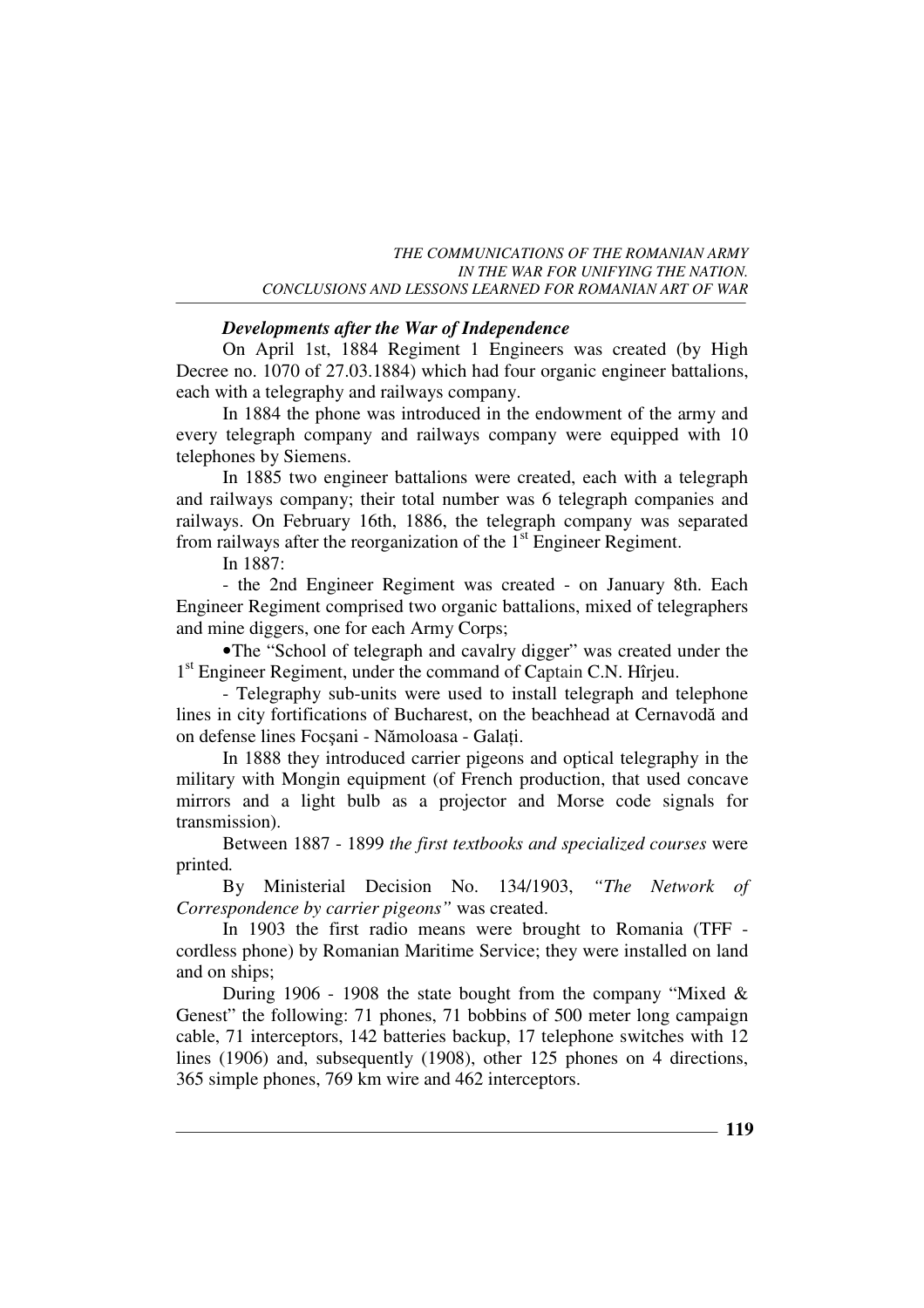There was also telephone equipment purchased from "Siemens and Halske" and "Ericsson" companies (1905-1908).

In 1908, they introduced into the army the first three stations T.F.F. (radio), "Telefunken" type.

During 1911 – 1913, the state bought initially 2 and then other 20 T.F.F. Marconi (radio) stations from the English company *"Marconi's Wireless Telegraph Company".* In the same period, one part of the necessary telephone materials was completed (telephone commuters and telephone sets), purchased from Austria, Germany, France and Italy (so many that they came in train carriages) which equipped the fortifications of Bucharest, Focșani, Galați, Cernavodă and infantry divisions.

*In 1913 the Battalion of Special Services was created* (April 26th) with a special company, an aerostation company, a school and park of aviation and the warehouse company.

*In August 1914, the Franco-German War began* after the assassination of Archduke Frantz Ferdinand in Sarajevo. Austro-Hungary being in an alliance with the Germany, the telegraph wires were discontinued. Constantia-Constantinople cable was also discontinued, Turkey being in the alliance with Germany, too.

In this context, *in 1914, a crucial event happened in the evolution of radio-communications at the national level* – the commissioning of the first *"national station of wireless telegraphy"* in Carol I park, in the summer of 1914 (later moved to a new location, Herăstrău) by engineer Emil GIURGEA, "doctor in physical sciences, director of radio-communications and member of the Romanian Royal Society of Geography".

## *Communications of the Romanian Army during World War I (1916- 1919)*

The participation of the Romanian army in the war for unifying the nation, with all its implications, was a difficult exam and a tough endeavor for all communications specialists, forcing them to make a lot of efforts and find highly complex solutions, under certain conditions with high risks and unforeseen situations.

Inventive and intelligent, they found solutions and processes for making some communication systems viable for assuring generally uninterrupted and good-quality connections for various commands, although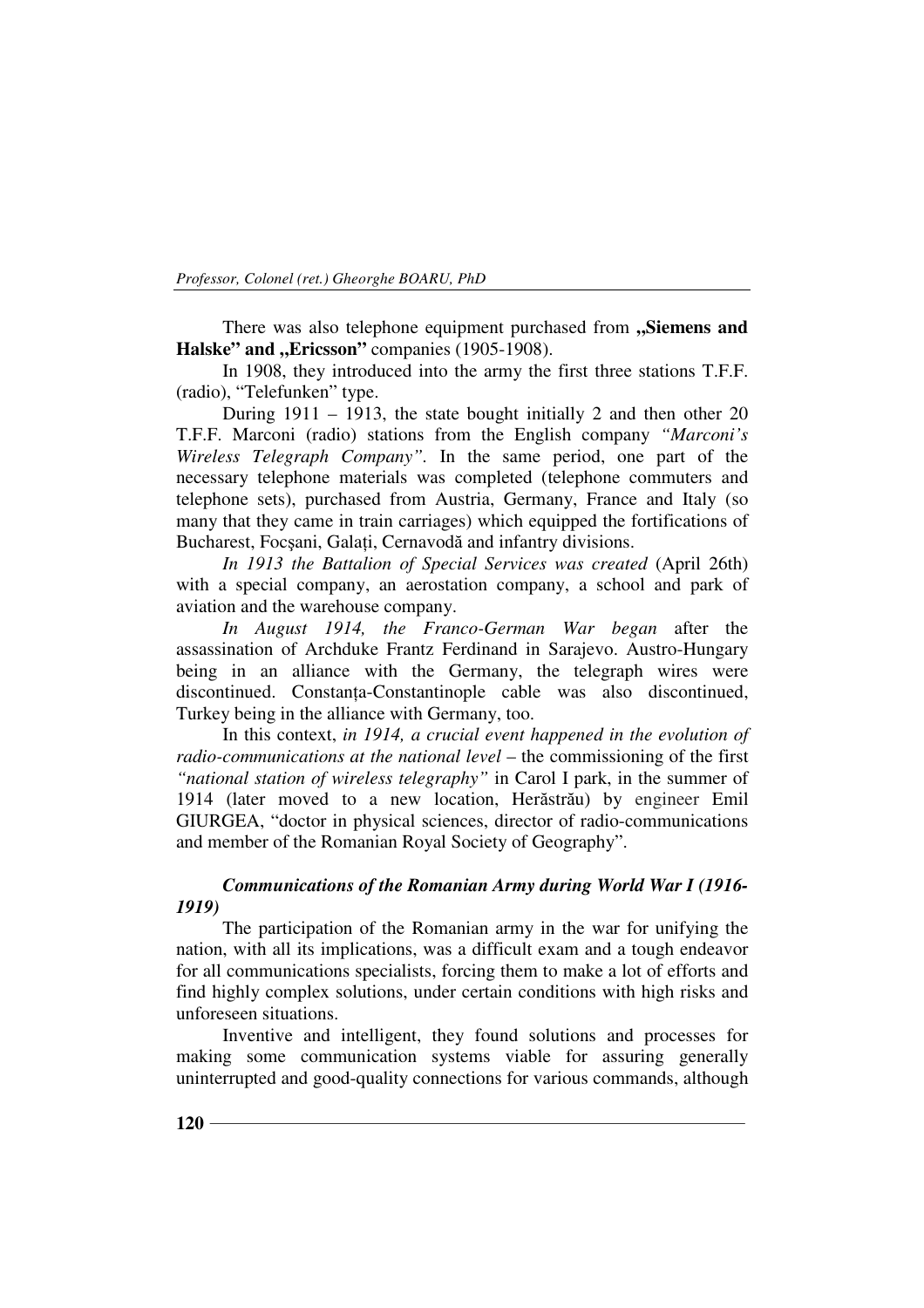the endowment was more than modest, and the number of troops involved in the 1916 campaign was very low.

*On August 14, 1916 Romanian Army mobilization was declared* by High Decree no. 2784 of August 14 when they created: General Headquarters, four army commands, seven army corps commands, two cavalry divisions and 23 infantry divisions.

*The situation of signal units and sub-units at the beginning of World War I* was not appropriate. Because of the reduced number of telegraphy sub-units, some of these commands were not backed with transmission means. For the other commanders, at least one section of radio (T.F.F.) or telegraphy was provided.

All these newly created echelons needed, from the beginning, to be provided with horizontal and vertical links, which had to be covered by means of the five telegraphy companies (organized by sections). M.C.G. was subordinated to the Battalion of Special Services. The endowment with transmission means was modest in comparison with other belligerent countries.

Because of the low number of telegraphy sub-units, the commands listed above were provided, in principle, with a section T.F.F. or telegraphy. The Cavalry Divisions did not have telegraphy sections.

The three posts of Radiotelegraphy, made in the country during 1914 - 1915, passed to the Ministry of War, being used for contact with allies, under the name of the fixed Posts.

"Service TFF" was set up in the Battalion of Special Services. During the campaign of 1916, the means of optical telegraphy and the connecting agents proved to be extremely useful.

The radio-goniometry service was organized in the Romanian army (the first three stations being installed in Bucharest, Ghimpati and Slobozia).

*In the period 1916-1917, troops received extra communications means and equipment* brought from France as follows: 400 Morse telegraph apparatuses; 200 telephone switches with 4 numbers; 1200 telephone switches with 10 numbers and 50 telephone switches with 25 numbers ; 1500 phones, 2000 km light cable with 12 wires and others.

The old carriages were replaced with new ones, on two wheels, taken from the Army Arsenal and telegraphy and telephony sections were reorganized.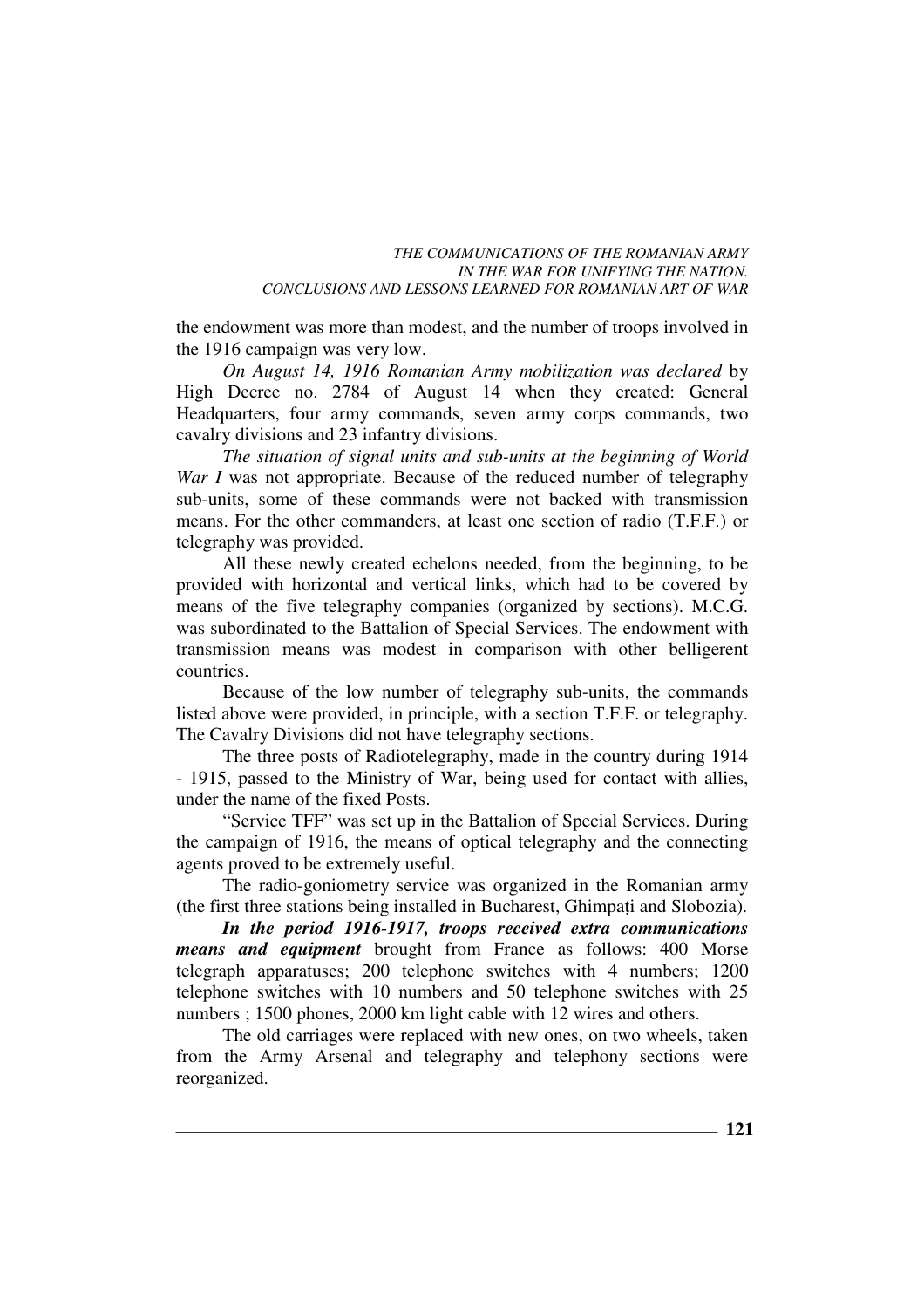*On October 30th, 1919, the Regiment of Special Services was set up* (by converting the Battalion of Special Services) organized in three battalions - T.F.F. Battalion with 3 T.F.F. companies, a warehouse company and a training center - Battalion of Design with 3 companies of design, one warehouse company and training center - technical battalion with pigeons company and photo, hydrology company, the workshop company and warehouse company.

By creation of the design battalion optical telegraphy was extended. Projectors of various types were purchased: manually, mobile installed on hypo-drawn carriages or on cars, all of French, English and Russian manufacturing.

## *Developments in the forthcoming period*

In 1921 a *telegraphy company* was set up *with "Hughes" telegraphic apparatuses* (new equipment);

*In 1922*, by transfer of the 21 battalions of pioneers of the divisions, the seven regiments of pioneers of the army corps were created, each with a communications battalion, organized in three telephone-telegraph companies, each with 3 sections.

Since 1925, the terminology of *transmission company and transmission platoon* was adopted*.* 

#### **Lessons learned and measures for the next stage after the war**

*The lessons learned from the Great War, the experience of other armies, especially the diversity of transmission technique they were endowed with, which was more sophisticated and more modern, showed that serious action needed to be taken in order to maintain it constantly functional.*

Therefore in 1921, *the Arsenal of Technical Troops* was created, including the 25 repair workshops, the electrical workshop, and the electric cells workshop*.*

*With the reorganization of the army, in the period between 1918 - 1922*, the infantry divisions had, each of them, a telegraphy company and the cavalry divisions had only T.F.F. sub-units. The  $1<sup>st</sup>$  and  $2<sup>nd</sup>$  Mountain Divisions, after being constituted, had each one a mixed transmission company (telephony, T.F.F. and projectors).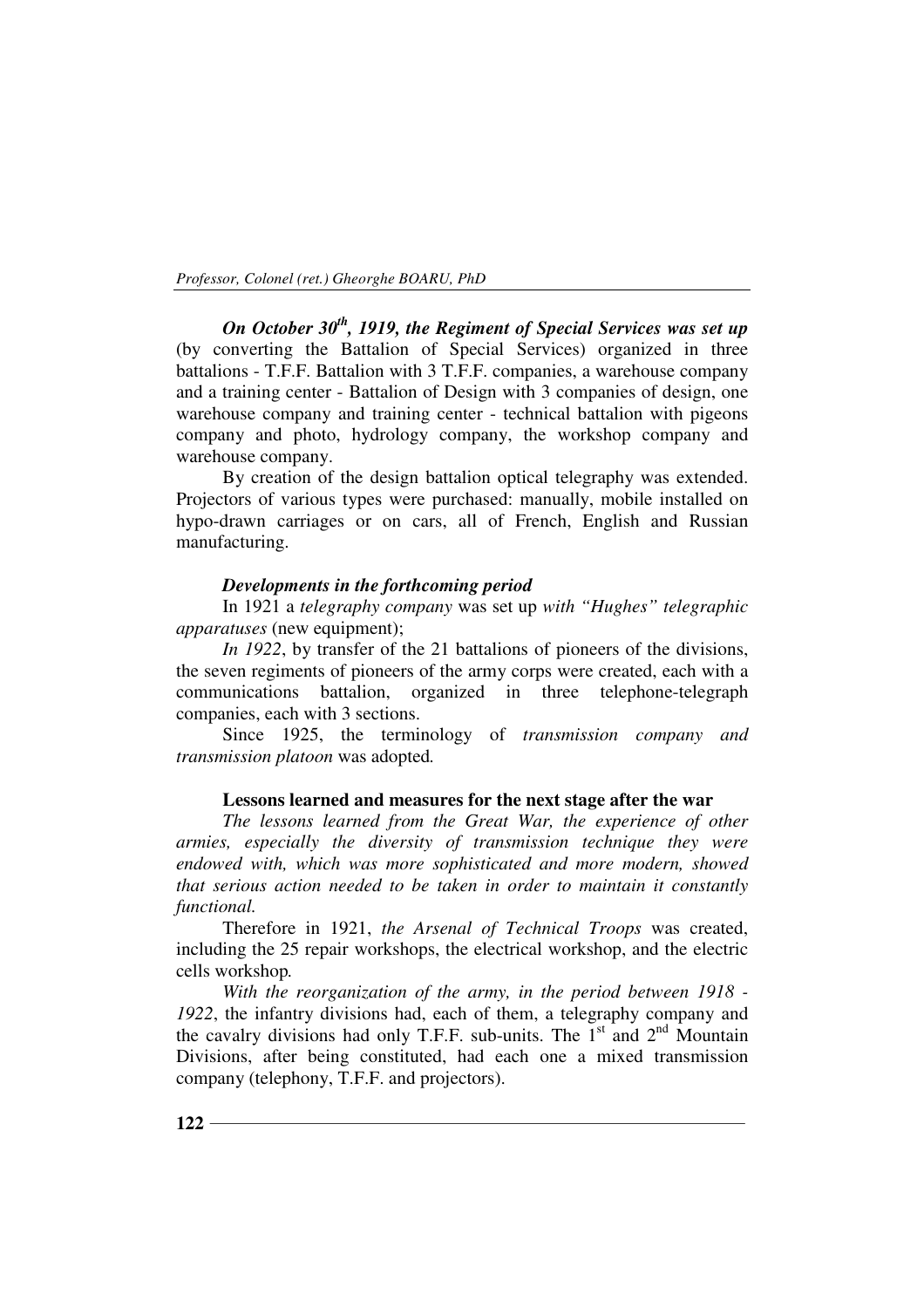During this period, some measures were taken which led to a clear improvement of training facilities for the telegraphy and telephone operators, being gathered in a larger, homogeneous unit; then, within them "*transmission centers"* were created that constituted true training schools for all specialists from transmission sub-units of other services.

- Subsequently, in the peacetime organization of all regiments of infantry, artillery, cavalry, mountain troops and border guards, it was established to include one basic transmission sub-unit, intended for the centralized preparation of specialists for all the related needs, called **"company (battery, squadron) of special services"** that comprised, in addition to other subunits, one transmission platoon (divided into three sections: telephony, signal and riding or cycling agents).

To avoid damaging the transmission technique supplied (which was already insufficient), through a Ministerial Decision (no. 277 / 02.03.1920) it was established *that materials sent for training and drills should be different from those used during wartime* and, therefore, should be selected from those old and worn ones which were in the endowment of each Army Corps.

## *Conclusions and lessons learned for Romanian Art of War*

Analyzing the military campaigns of 1916 – 1917, we reached some conclusions and lessons learned of great and immediate importance for the use of modern means of transmission, as follows:

1. At the beginning of the campaign in 1916, some of the commands showed a lack of trust in using technical means of transmission, compared to agencies and optical transmission, both due to insufficient knowledge of how to exploit technology and to the frequent cases of interception of telephone circuits and T.F.F. transmission. However, everybody agreed that out of these all, *the telegraph is the basic means* of organizing transmissions (also because a written document remained testimony for each communication act).

2. The dramatic evolution of the battles' situation at the end of 1916 and of the maneuver character of warfare campaign in 1917 caused radical changes in the concept about the role of the transmissions means: - the phones became the basic technical means of transmission at tactical and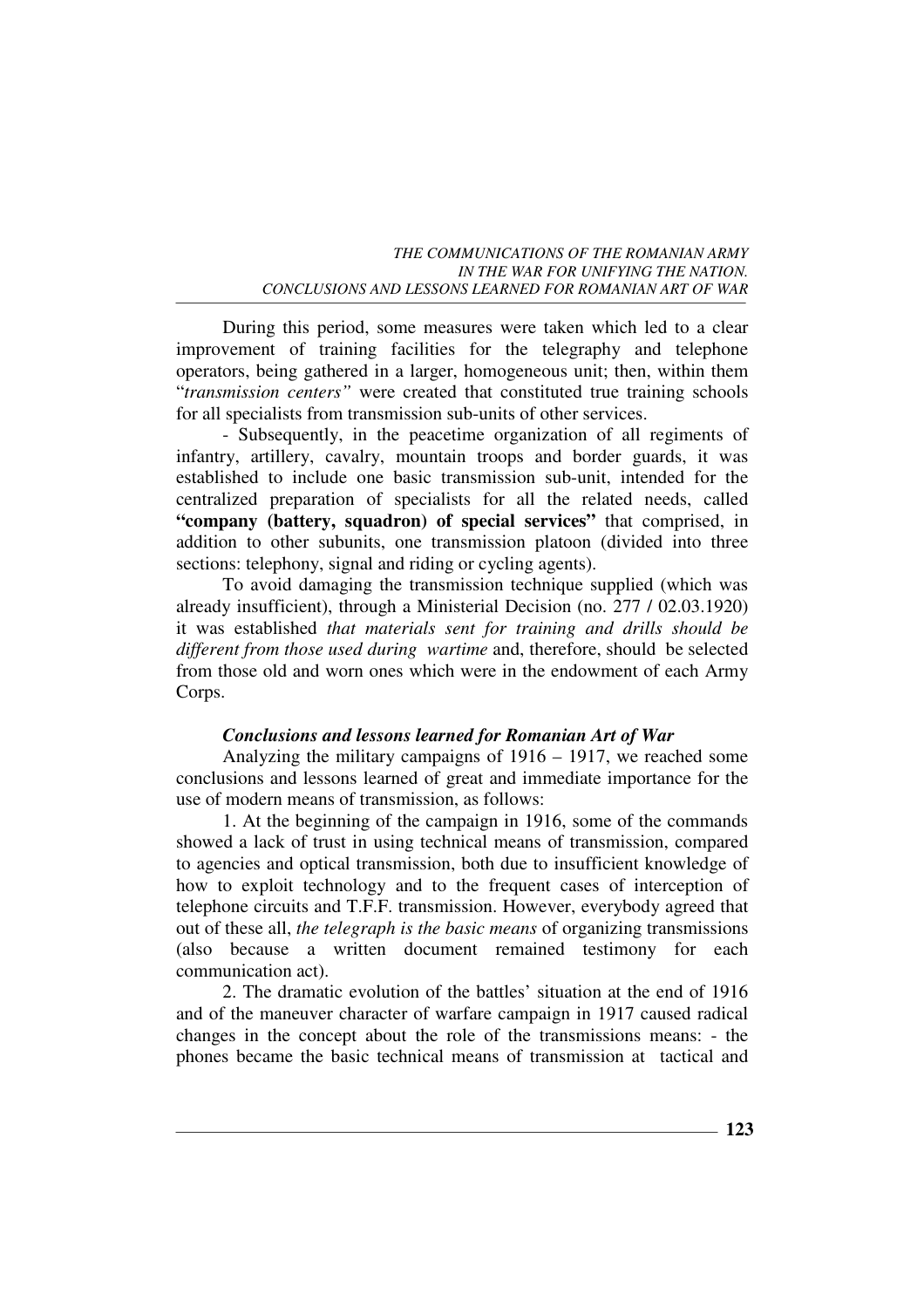operational echelons; - the process to ensure the conections based on *the "bottom-up" principle was changed*.

3. *The "top-down" principle was adopted* for the organization of the telephone lines of the  $6<sup>th</sup>$  Infantry Division during the Battle of Mărăști (24.07 - 08.21.1917) but only at the end of the war.

4. *The wireless telegraphy* (T.F.F.) was used on a smaller scale, being considered primarily a means for enemy interception and press releases of the agencies and, secondly, a means for organizing links.

5. *The connecting agents*, *the postal and signaling means* were widely used in all forms of combat.

6. Regarding *the endowment with telephone and telegraphy means*, this was inappropriate in the campaign of 1916 and quite good in the campaign of 1917 after the reorganization of the army and the measures taken as a result of the support received from allies (especially from the French).

*7.* Regarding *the telegraphic means* (which was most advanced), the situation was quite bad compared to other belligerents; throughout the war, our army had only 14 T.F.F. posts of campaign, while French and German armies possessed several hundred "Waves maintained" radio stations (as a result of the use of the electronic tubes). The T.F.F. stations of the Romanian army were installed on cumbersome and bulky hypo carriages, while those of the German and French troops were most of them installed on auto.

## **Some important lessons learned:**

- completing telephone connections was achieved with the units and sub-units on the first line with signaling agents and optical means;

- creating a campaign telephone network developed on the base before starting the attack;

- double telephone line between artillery and infantry;

- assuring the telephone stable link between the batteries, battalions and the artillery with the observation posts thereof;

- covering the need to bury the telephone lines realized by campaign cable, installed in the first two positions occupied by troops, not to be broken off by bombing enemy;